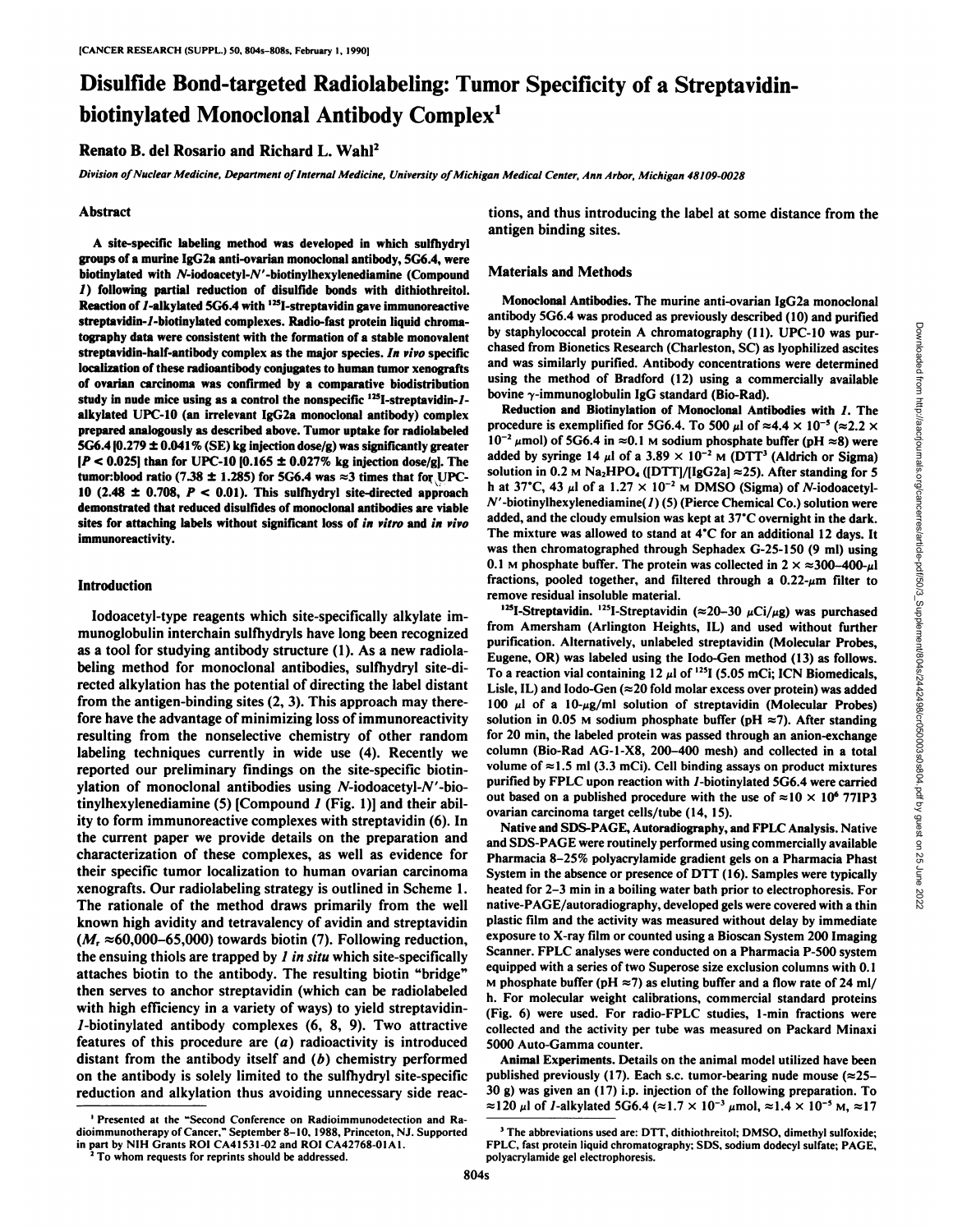

Scheme 1. Preparation of radiolabeled streptavidin-/-biotinylated antibody complexes.



Fig. 1.  $N$ -Iodoacetyl- $N'$ -biotinylhexylenediamine (Compound 1).

fold molar excess) was added 1.5 ml ( $\approx$ 195  $\mu$ Ci,  $\approx$ 4.5  $\times$  10<sup>-3</sup>  $\mu$ g/ $\mu$ l as specified by manufacturer) <sup>125</sup>I-streptavidin (Amersham,  $\approx$  28  $\mu$ Ci/ $\mu$ g). After overnight standing at  $4^{\circ}$ C, the solution was further diluted with  $\approx$ 3 ml 0.1 M sodium phosphate (pH  $\approx$ 7-8) and used directly for IP delivery ( $\approx$ 32-33  $\mu$ Ci in  $\approx$ 0.5 ml/mouse). The radiolabeled UPC-10 was prepared in exactly the same manner. Native-PAGE and quanti tative scanning autoradiography showed that both preparations were contaminated by streptavidin plus other radiolabeled impurities (18.9% for UPC-10 and 14.8% for 5G6.4 relative to total sample activity). In calculating for tissue activity, the initial dose activity of radiolabeled complex/animal was corrected to account for the purity of the reagents. Animals were sacrificed after 5 days and activities for liver, kidney, spleen, intestine, muscle, tumor, and blood were measured.

#### Results

Partial reduction of the interchain disulfides of the IgG2a antibodies 5G6.4 and UPC-10 was readily accomplished using DTT (6). Since *I* was completely insoluble in aqueous media, it was added as a solution in DMSO and the amount of DTT used was adjusted such that minimal precipitation of *I* occurred in the resulting DMSO (8-13% by volume) emulsion (see "Materials and Methods"). Fig. 2 (lanes  $B$  and  $C$ ) shows the nonreducing SDS-PAGE profile of the chromatographed prod uct mixture upon quenching the reduction mixture of 5G6.4 (Fig. 2, Lane  $A$ ) and UPC-10 (Fig. 2, Lane  $B$ ) with a stoichiometric quantity of *l* with respect to DTT. As a molecular weight reference, the migration profile of a mixture of H2L2 (intact, *M, =150,000), H2L (=125,000), H2 (=100,000), HL*  $(\approx 75,000)$ , H (heavy chain,  $\approx 50,000$ ) and L (light chain,  $\approx$ 25,000) fragments of a typical IgG2a antibody is included in Fig. 2, Lane A.<sup>4</sup> Analysis of the *1*-alkylated 5G6.4 product (Fig. 2, Lane B) mixture by size exclusion FPLC revealed one major peak with elution time identical with that of unreduced antibody plus a small quantity of low molecular weight species (Fig. 3).



Fig. 2. Nonreducing SDS-PAGE analysis of *l*-alkylated 5G6.4 (A) and UPC- $10(B)$ .



Fig. 3. FPLC analysis of *1*-alkylated 5G6.4 (elution time, 58  $\pm$  2 min).

Comparison of Fig. 2, Lane B and Fig. 3 suggests that the product mixture consisted predominantly of /-alkylated H and L fragments which remained strongly associated by noncovalent interactions in the absence of denaturing reagents. This obser vation is in agreement with the hypothesis that reduced heavy and light chains of an IgG molecule do not undergo complete dissociation even after alkylation (1, 18). The site specificity of *1 thiols over other nucleophilic residues was previously con* firmed by flow cytometric experiments (6).

Downloaded from http://aacrjournals.org/cancerres/article-pdf/50/3\_Supplement/804s/2442498/cr050003s0s804.pdf by guest on 25 June 2022

In our earlier communication (6), we provided evidence for

<sup>4</sup>R. B. del Rosario, R. L. Wahl, S. J. Brocchini, R. G. Lawton, and R. H. Smith. Sulfhydryl site-specific labeling of a monoclonal antibody by a fluorescent equilibrium transfer alkylation cross-link reagent, submitted for publication.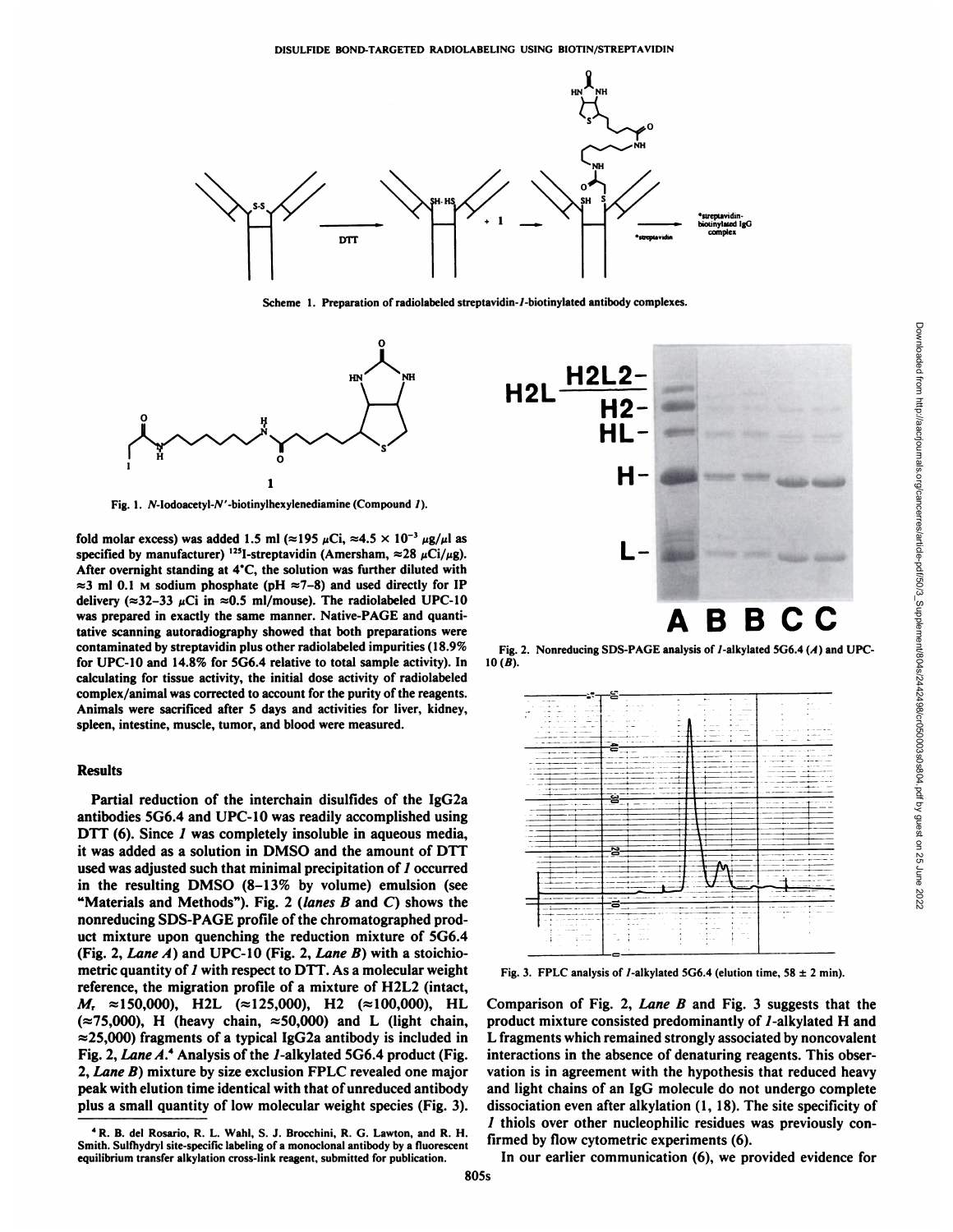the facile preparation of  $^{125}I$  streptavidin-1-alkylated 5G6.4 complexes which underwent in vivo tumor localization to hu man ovarian carcinoma xenografts. To test the tumor specificity of these complexes, we examined the uptake of /-alkylated 5G6.4 in parallel with 7-alkylated UPC-10, a nonspecific IgG2a antibody in s.c. ovarian tumor-bearing mice. The corresponding radiolabeled complexes were prepared with the product mix-<br>tures of Fig. 2, *Lanes B* and C ( $\approx$ 17-fold molar excess) using<br>commercially available <sup>125</sup>I-streptavidin (Amersham). Inspec-<br>tion by native BACE and outeredia tures of Fig. 2, Lanes B and C ( $\approx$ 17-fold molar excess) using commercially available <sup>125</sup>I-streptavidin (Amersham). Inspection by native-PAGE and autoradiography showed one major radioactive spot for both preparations with molecular mass  $\ge$ streptavidin. Table 1 gives the tissue activity data for  $125$ Istreptavidin-7-alkylated 5G6.4 and UPC-10 acquired 5 days post-i.p. (17) injection of  $\approx$  28-29  $\mu$ Ci *l*-alkylated UPC-10 ( $\approx$ 8  $\mu$ Ci/ $\mu$ g) and  $\approx$ 32–33  $\mu$ Ci5G6.4 ( $\approx$ 0.8  $\mu$ Ci/ $\mu$ g) per mouse. Fig. *4A compares the cumulative data along with those for 125I*streptavidin (6), while Fig.  $4B$  summarizes the tumor: nontumor ratios for different tissues.

In addition to native-PAGE analysis (6), complexation of streptavidin to *1*-biotinylated 5G6.4 was most clearly demonstrated by size exclusion radio-FPLC. Fig. 5 shows the radio-FPLC plots for <sup>125</sup>I-streptavidin (*Trace A*) and <sup>125</sup>I-5G6.4<br>
(*Trace B*, Iodo-Gen labeled). Fig. 5*C* gives the radio-FPLC<br>
trace of the product obtained when approximately equimolar<br>
quantities of *I*-alkylated 5G6.4 *(Trace B, lodo-Gen labeled).* Fig. 5C gives the radio-FPLC trace of the product obtained when approximately equimolar quantities of  $I$ -alkylated 5G6.4 and  $125I$ -streptavidin are allowed to stand overnight at 4°C. A nearly identical set of data are obtained when complexation is performed using a  $\approx$ 7-fold molar excess of *I*-alkylated 5G6.4 to <sup>125</sup>I-streptavidin. The complex appears as a broad peak which overlaps both intact antibody and streptavidin (Fig. 5). The molecular mass corre sponding to the region about the peak maxima was estimated to be  $\approx$ 95,000-140,000 Da based on a standard protein curve (Fig. 6) after correcting for the time difference between UV and radioactive peak detection. Cell binding assays performed using eight sample fractions taken from the radio-FPLC analysis (Fig. 5C) spanning from the origin of the curve (elution time,  $\approx$  50 min) to the region for streptavidin (Fig. 5, Traces C and *A*) overlap yielded  $\approx$  1-40% specific binding to 77IP3 ovarian carcinoma target cells, with maximum binding  $(\approx 50\%)$  being observed at the peak maximum. A similar assay on the  $\approx 7:1$   $1-$ 5G6.4/streptavidin preparation gave  $\approx$  58-38% specific binding, with maximum binding  $(\approx 60\%)$  again being observed at the peak maximum.

## **Discussion**

Biotinylation of antibodies is a well established protocol in immunohistochemistry (19), protein blotting (20, 21), and immunoassays (22). Biotin conjugation is commonly achieved via reaction of a derivative which reacts with  $\epsilon$ -amino groups of IgG lysines (19, 22). The potential of one such derivative for radioimmunolocalization applications was first illustrated by

Table 1 Biodistribution activity data for <sup>125</sup>I-streptavidin plus I-alkylated 5G6.4 *plus UPC-lff"*

| <i>DIAS VI</i> C-10 |                     |                   |  |  |
|---------------------|---------------------|-------------------|--|--|
| <b>Tissue</b>       | <b>UPC-10</b>       | 5G6.4             |  |  |
| Liver               | $0.282 \pm 0.012^b$ | $0.249 \pm 0.022$ |  |  |
| Kidney              | $0.918 \pm 0.027$   | $0.900 \pm 0.063$ |  |  |
| Spleen              | $0.203 \pm 0.012$   | $0.156 \pm 0.031$ |  |  |
| Intestine           | $0.037 \pm 0.004$   | $0.031 \pm 0.003$ |  |  |
| Muscle              | $0.017 \pm 0.002$   | $0.021 \pm 0.004$ |  |  |
| Tumor               | $0.165 \pm 0.027$   | $0.279 \pm 0.041$ |  |  |
| <b>Blood</b>        | $0.075 \pm 0.005$   | $0.046 \pm 0.010$ |  |  |
|                     |                     |                   |  |  |

*" Values are given as % K/g injection dose/g and are the means for four mice.* All data were derived after animals were sacrificed 120 h post-i.p. injection.<br><sup>b</sup> Mean ± SE.



Tissue<br>Tissue<br>DIPC-10 5G6.4 ylated 5G6.4 and UPC-10; B, tumor (T):nontumor ratios: C, comparative biodis-Fig. 4. A, biodistribution of  $^{125}$ I-streptavidin and  $^{125}$ I-streptavidin-*I*-biotintribution of  $^{125}I$ -5G6.4 (lodo-Gen method) and  $^{125}I$ -streptavidin-*l*-biotinylated 5G6.4.

Hnatowich et al. (8) who showed that monomeric streptavidinbiotinylated polyclonal IgG localized to staphylococcal protein A in vivo through binding of the antibody Fc portion. In addition to our initial study with  $I(6)$ , a preliminary account describing a somewhat different approach of probing tumor-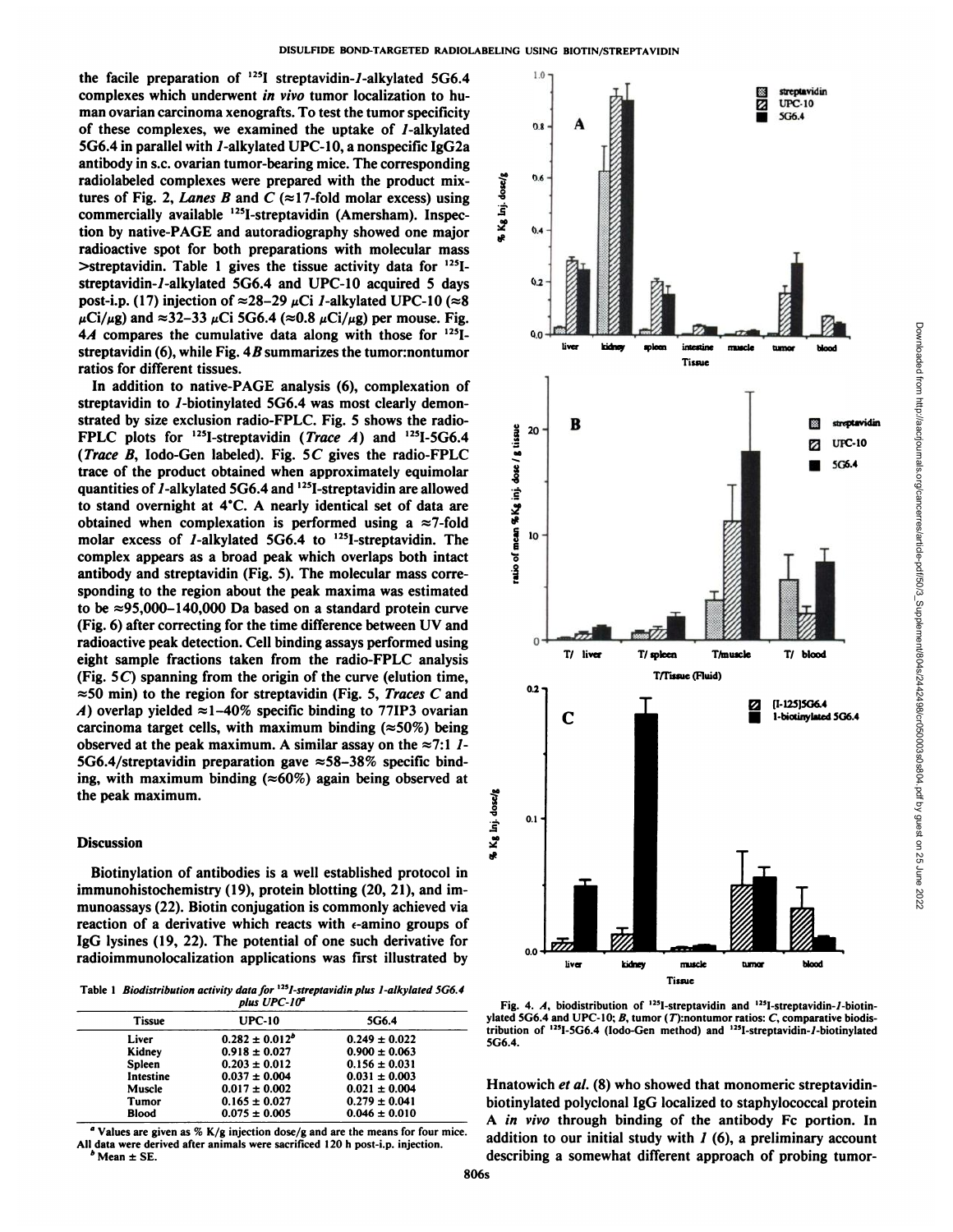

Fig. 5. Radio-FPLC of  $^{125}$ I-streptavidin (A),  $^{125}$ I-5G6.4 (B), and product of A predo *+ /-alkylated 5G6.4 (C).*



**Fig. 6. Protein molecular mass as a function of FPLC elution time (r = 0.96).**

bound streptavidin-biotinylated antibody with radiolabeled biotin was also recently presented by the same group (9). In the course of evaluating new methods for sulfhydryl site-specific labeling<sup>4</sup> we became interested in Compound  $I$  because there was already literature precedence for retention of immunoreactivity following alkylation of reduced disulfides of monoclonal antibodies with iodoacetyl-type compounds (1, 23, 24). Fur thermore, the well known high nucleophilicity of IgG interchain thiols  $(1)$  should make  $I$  ideal for biotinylation of antibody fragments.

Present knowledge on immunoglobulin structure (25, 26) suggests that the ideal location for sulfhydryl site-specific in corporation of / into an antibody would be via reaction of thiols derived from selective partial reduction of disulfides situated at the hinge region (scheme 1) (18, 27, 28). Reaction conditions for reduction of 5G6.4 prior to reaction with  $I$  were chosen based on work by Packard et al. (29) and our experience with ongoing experiments on the sulfhydryl specific cross-linking reactions of 5G6.4.<sup>4</sup> Total selectivity was not possible and it was found that reactions of reduced disulfides with reagents such as *I* were complicated by a competing reannealing mechanism (30, 31).<sup>4</sup> Nonetheless, the disulfide reduction step of our strategy (Scheme 1) led to a surprising difference in the chemistry of streptavidin-7-biotinylated antibody complexation. The radio-FPLC data of Fig. 5C, clearly indicated that the major immunoreactive species from the /-alkylated 5G6.4 plus streptavidin preparation is not the monomeric streptavi din-biotinylated antibody complex ( $M_r \approx 220,000$ ) observed by Hnatowich et al. (8, 9). Instead, the results are more consistent with the major immunoreactive species being a monovalent *1*alkylated HL-streptavidin complex (molecular mass  $\approx$  streptavidin + half-intact antibody  $\approx 60,000 + 75,000 \approx 140,000$ . The immunoreactivity of this species at the upper end of Fig. 4C<br>
was comparable with that obtained from rotutine random (lodo-<br>
Gen) labeling of SG6.4 (30–60% using an identical assay). The<br>
observation of a broad peak in th was comparable with that obtained from routine random (lodo-Gen) labeling of  $5G6.4$  (30–60% using an identical assay). The observation of a broad peak in the radio-FPLC analysis (Fig. 5C) is consistent with both the SDS-PAGE (Fig. 2, Lane B) and FPLC (Fig. 3) data of *1*-biotinylated 5G6.4 consisting predominantly of noncovalently held IgG2a chain fragments. The correspondence of the radioactive peak maximum (Fig. 5C) to presumably a complexed HL fragment may reflect both the steric requirements of streptavidin and the general obser vation that H-H chain noncovalent interactions are weaker than those for H-L (18). The apparent formation of one major peak in Fig.  $5C$  is unusual considering that a wide range of oligomerization is possible in view of the tetravalency of streptavidin. Radio-FPLC analyses of the radiolabeled UPC-10 and 5G6.4 preparations actually used in the animal studies also showed similar peaks with molecular mass  $\approx$  <150,000 Da to be major constituents in these product mixtures. However, direct corre lation of these earlier FPLC data with Fig. 5C was not possible since these were prepared from commercial grade <sup>125</sup>I-streptavidin which was found to contain significant quantities of radi olabeled impurities.

Evidence for specific tumor uptake comes from the cumula tive data of Figure 4,  $A$  and  $B$ . Most notable are the differences between the tumor uptake for 5G6.4 and UPC-10 and the tumor:nontumor ratios, particularly for tumor:blood level activities. Tumor uptake for *1*-alkylated 5G6.4  $[0.279 \pm 0.041\%]$ SE kg injection dose/g] was significantly greater ( $P < 0.025$ ] than for UPC-10 [0.165  $\pm$  0.027% kg injection dose/g]. Target:nontarget ratios were highest for /-alkylated 5G6.4 with a tumor: blood ratio (7.38  $\pm$  1.285)  $\approx$ 3 times that for *1*-alkylated UPC-10 (2.48  $\pm$  0.708, P < 0.010). Fig. 4C gives a qualitative comparison between <sup>125</sup>I-streptavidin-1-alkylated 5G6.4 and the biodistribution of Iodo-Gen-labeled <sup>125</sup>I-5G6.4 in i.p. tumorbearing mice following i.p. administration taken from an earlier study (17). (Values for *1*-biotinylated 5G6.4 study in Fig.  $4C$ were arbitrarily divided by 5 to fit both results to scale for a more graphic comparison.) Although the tumor: blood ratio for /-biotinylated 5G6.4 was notably better than lodo-Gen-labeled 5G6.4, the kidney and liver uptake were significantly higher using the present method. The reasons for these high nontarget uptakes are yet unclear since the procedure is not yet optimized. The unusually high kidney uptake may partly be explained by the fact that the streptavidin-/-biotinylated 5G6.4 preparation contained at least 15% unconjugated streptavidin plus other radiolabeled impurities (by native-PAGE and quantitative autoradiography). (Note also that commercial grade <sup>125</sup>I-streptavidin localizes almost exclusively in the kidney.) The presence of dissociated /-biotinylated low molecular weight fragments in the biotinylated antibody preparation (as in Fig. 3) may have